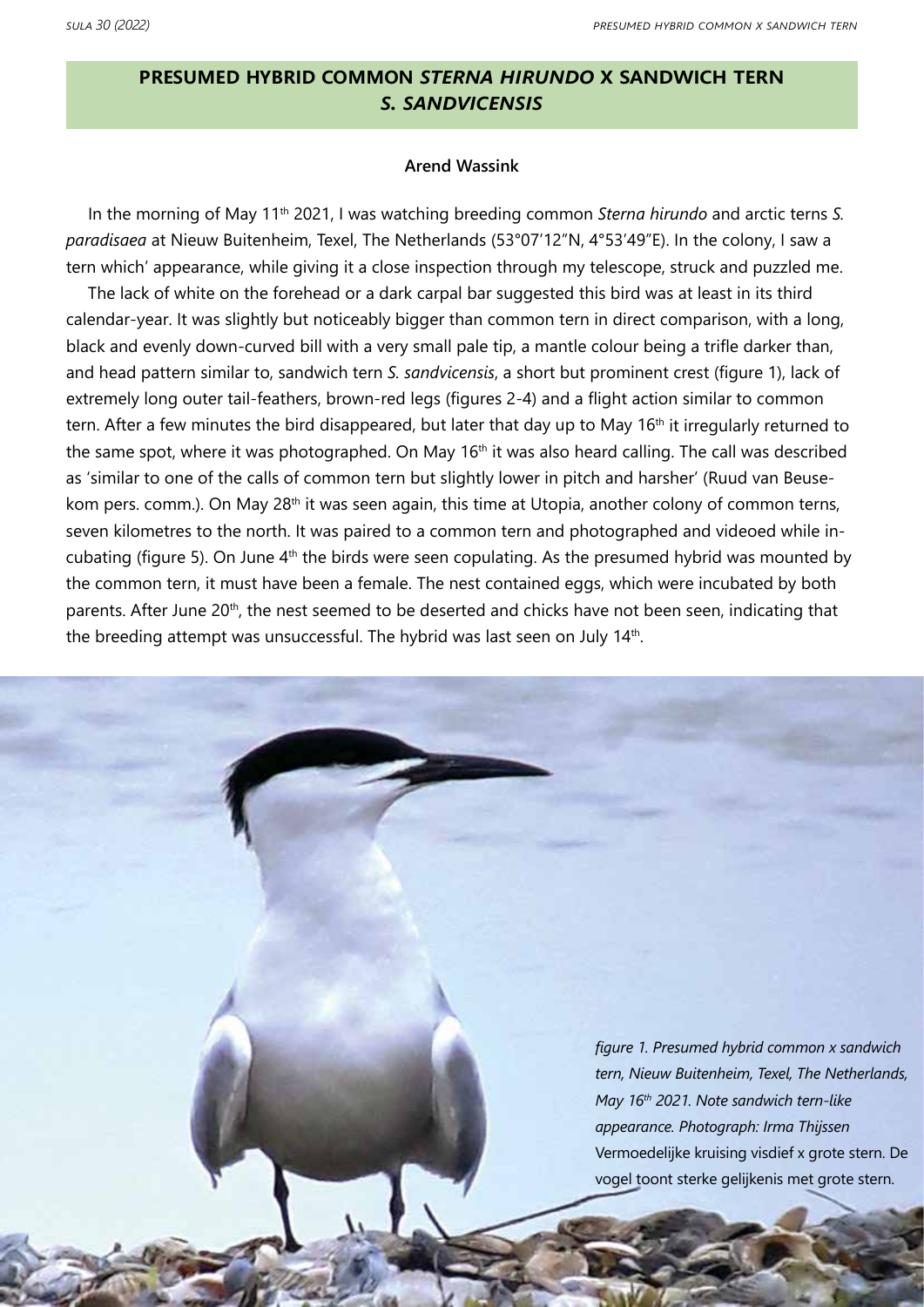# *table 1. Characters of the presumed hybrid tern in comparison with three potential parent species.*

*Symbols indicate:* **–** *not matching the species, + matching the species and ± partly matching the species.*

Kenmerken van de vermoedelijke hybride stern vergeleken met die van de drie potentiële oudersoorten. Betekenis van de symbolen: – komt niet overeen met deze soort, + komt overeen, ± komt deels overeen.

| presumed hybrid at Texel                  | roseate tern                     | arctic tern<br>paradisaea | common tern<br>hirundo           | sandwich tern<br>sandvicensis |
|-------------------------------------------|----------------------------------|---------------------------|----------------------------------|-------------------------------|
|                                           | Sterna dougallii                 |                           |                                  |                               |
| overall size slightly bigger than         |                                  |                           |                                  | $\pm$                         |
| common tern                               |                                  |                           |                                  |                               |
| long decurved black bill with reddish     |                                  |                           |                                  | $\pm$                         |
| extreme base and small pale yellowish tip |                                  |                           |                                  |                               |
| brown-red legs                            | $\pm$                            | $\pm$                     | $\pm$                            |                               |
| short but prominent 'crest'               |                                  |                           |                                  | $^{+}$                        |
| mantle colour between common              |                                  | $\pm$                     | $\pm$                            | $_{\pm}$                      |
| and sandwich tern                         |                                  |                           |                                  |                               |
| mantle contrasting with white             |                                  | $\qquad \qquad +$         | $\begin{array}{c} + \end{array}$ | $+$                           |
| rump and tail                             |                                  |                           |                                  |                               |
| outer primaries lacking broad white       |                                  | $\qquad \qquad +$         | $^+$                             |                               |
| edges to the inner webs                   |                                  |                           |                                  |                               |
| distinct dark markings on                 |                                  |                           | $\qquad \qquad +$                |                               |
| some secondaries                          |                                  |                           |                                  |                               |
| completely white tail                     | $\begin{array}{c} + \end{array}$ |                           |                                  | $^{+}$                        |
| outer tail feather of moderate length     |                                  |                           | $\begin{array}{c} + \end{array}$ | $^{+}$                        |
| and not reaching beyond wing tips         |                                  |                           |                                  |                               |
| call like common but lower and            |                                  |                           | $\pm$                            | $\pm$                         |
| harsher                                   |                                  |                           |                                  |                               |
| flight action                             |                                  |                           | $^+$                             | $\pm$                         |
| number of shared characters               | $1 - 2$                          | $2 - 4$                   | $5 - 8$                          | $4-9$                         |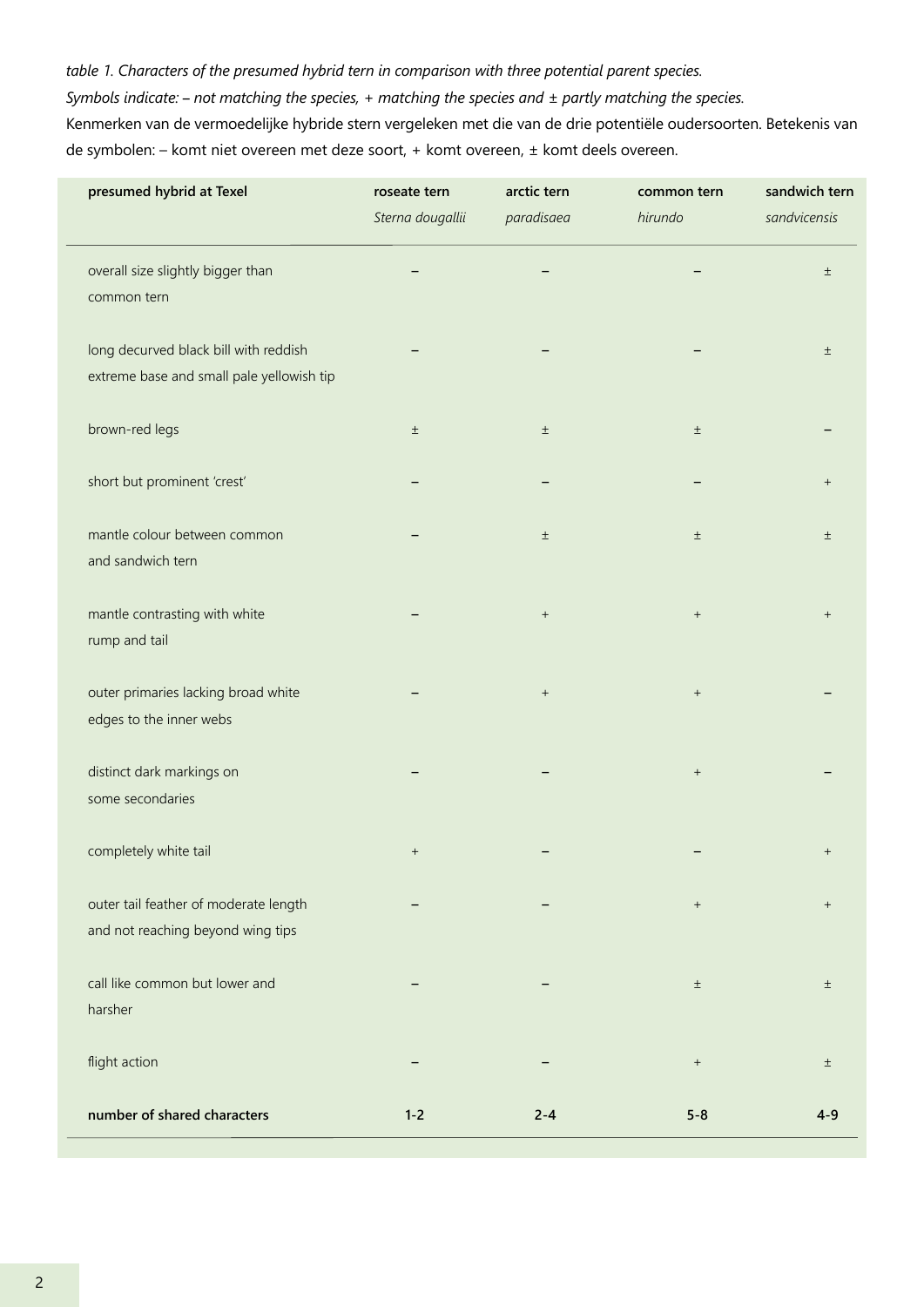

*figure 2. Presumed hybrid common x sandwich tern, Nieuw Buitenheim, Texel, The Netherlands, May 16th 2021. Note the lack of broad white edges to the inner webs of the outer primaries and dark markings on the secondaries. Also visible are the white tail, pale underparts and brown-red legs. Photograph: Jeroen de Bruijn*

Vermoedelijke kruising visdief x grote stern. Let op het ontbreken van brede witte randen aan de binnenvlaggen van de buitenste handpennen en de donkere tekening op de armpennen. Verder zijn witte staart, lichte onderdelen en bruinrode poten opvallend.



*figure 3. Presumed hybrid common x sandwich tern (right) and common tern, Nieuw Buitenheim, Texel, The Netherlands, May 16th 2021. Note clearly paler upperparts and outer tail-feathers not reaching beyond wing-tips. Photograph: Jeroen de Bruijn*

Vermoedelijke kruising visdief x grote stern. Bovendelen duidelijk lichter dan bij visdief en buitenste staartpennen niet voorbij handpennen reikend.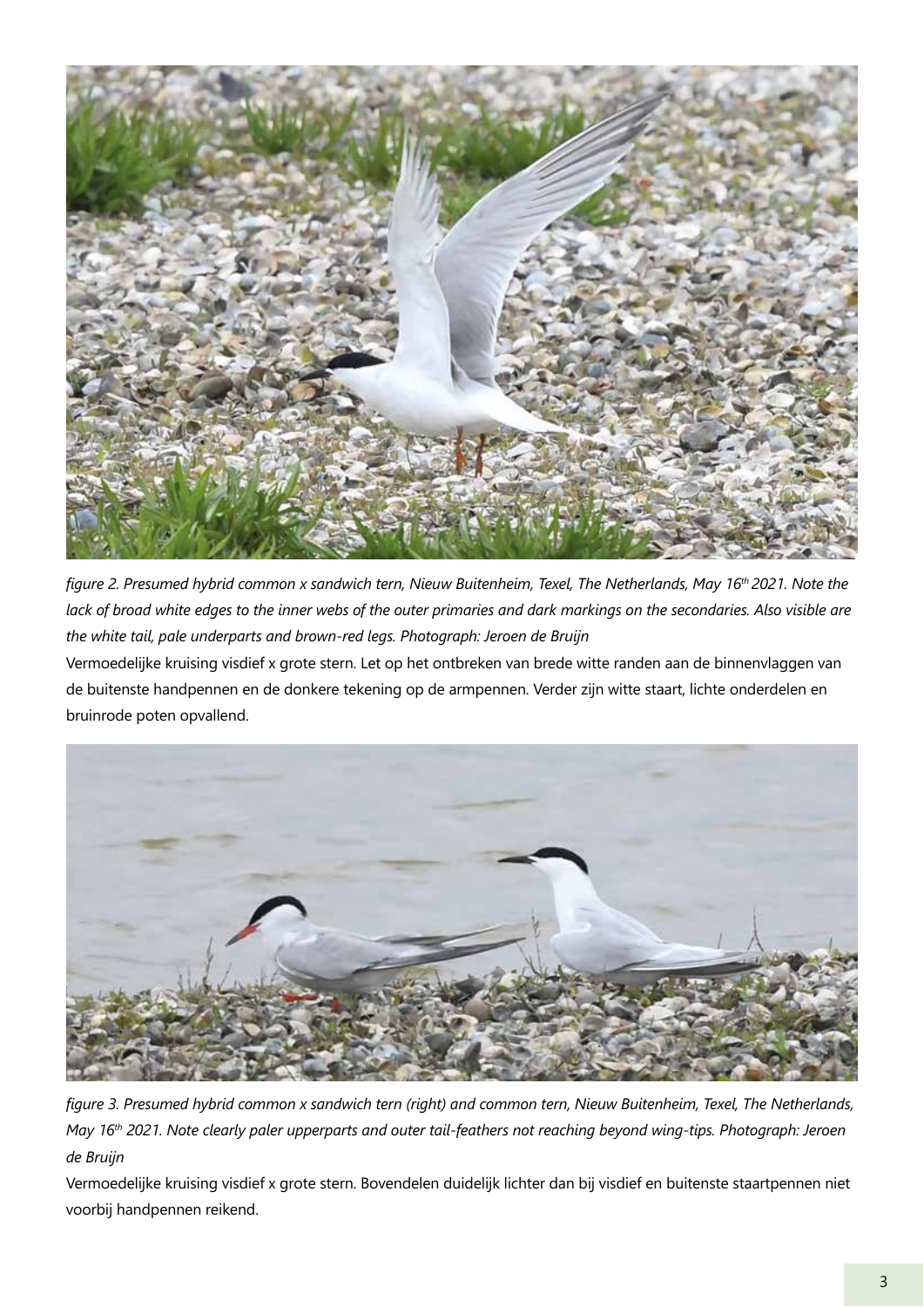

*figure 4. Presumed hybrid common x sandwich tern, Nieuw Buitenheim, Texel, The Netherlands, May 16th 2021. Note pale-tipped bill, underwing pattern, and all white tail. Photograph: Jeroen de Bruijn* Vermoedelijke kruising visdief x grote stern op Texel. De snavel heeft een klein licht puntje, de handpennen hebben een korte maar brede donkere achterrand en de staart is geheel wit.

The combination of characters shown by the bird does not match any of the worlds' tern species (*cf*. Harrison *et al*. 2021), suggesting a hybrid origin. The most likely parental species are species that breed in The Netherlands or occur as near-annual vagrant (www.dutchavifauna.nl). A comparison of its appearance with the most likely parental species (table 1) shows that the structure, plumage and bare parts best match with both common tern and sandwich tern. Whereas a parentage of sandwich tern is strongly suggested by, *e.g*., the elongated crest, the relatively large size and the pale-pointed black bill, determining the other parent species is less straightforward. However, common tern seems much more likely than roseate or arctic tern, given the larger number of characters of the former species shared with the presumed hybrid, and the lack of strong pointers in its plumage and structure towards either of the two latter species. In addition, the association of the hybrid with common terns (breeding in a common tern colony and mating with a common tern) in a region where roseate tern is a vagrant, with only 0-2 records per year in 2010-2020 (www.dutchavifauna.nl), makes common tern as one of the parental species more likely. Unfortunately, due to the locality of the nest, no material could be collected for DNA analysis, preventing to get more information about the hybrid's genetic background, including determination of the sex of the parents. Nevertheless, given its appearance, it seems justified to identify the bird as a presumed hybrid common x sandwich tern, a hitherto unknown hybrid (*cf*. McCarthy 2006, Ottenburghs *et al*. 2015).

Speculating on the origin of such a hybrid, long-time sandwich tern researcher Mardik Leopold proposed a theory that in a mixed colony, an egg of a sandwich tern could end up in a nest of a common tern breeding in close proximity. After hatching, the chick would be imprinted on common tern. Once adult, it would mate with the latter and, if successful, could produce a hybrid such as the one described here.